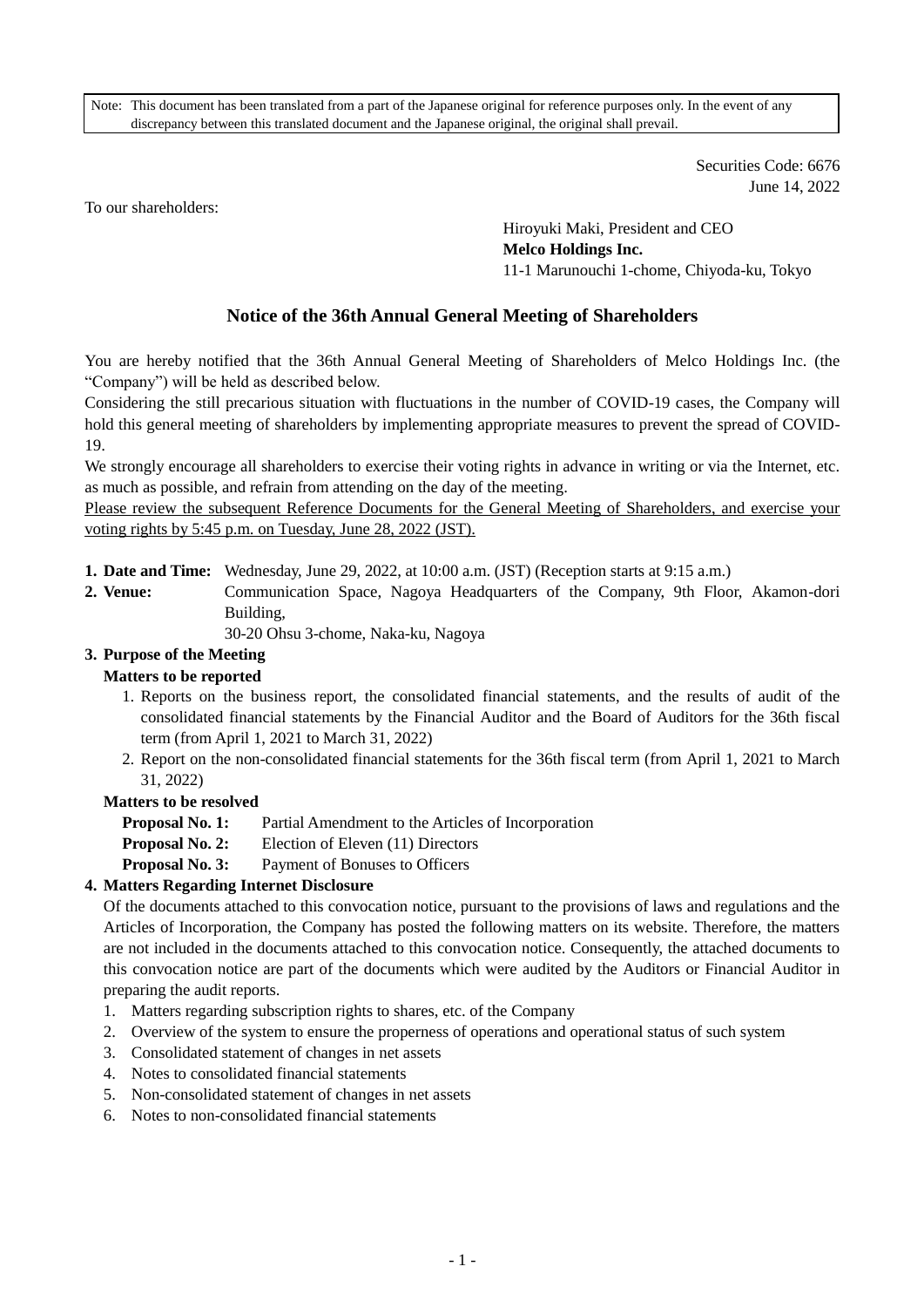- If you are attending on the date, you are kindly requested to present the enclosed voting form to the receptionist.
- Please note that in case of any changes in the Reference Documents for the General Meeting of Shareholders, business report, the non-consolidated financial statements and the consolidated financial statements, the revised matter(s) will be posted on the Company's website on the internet.

Company's website: https://melco-hd.jp/ir/zaimu/kabunushi\_soukai.html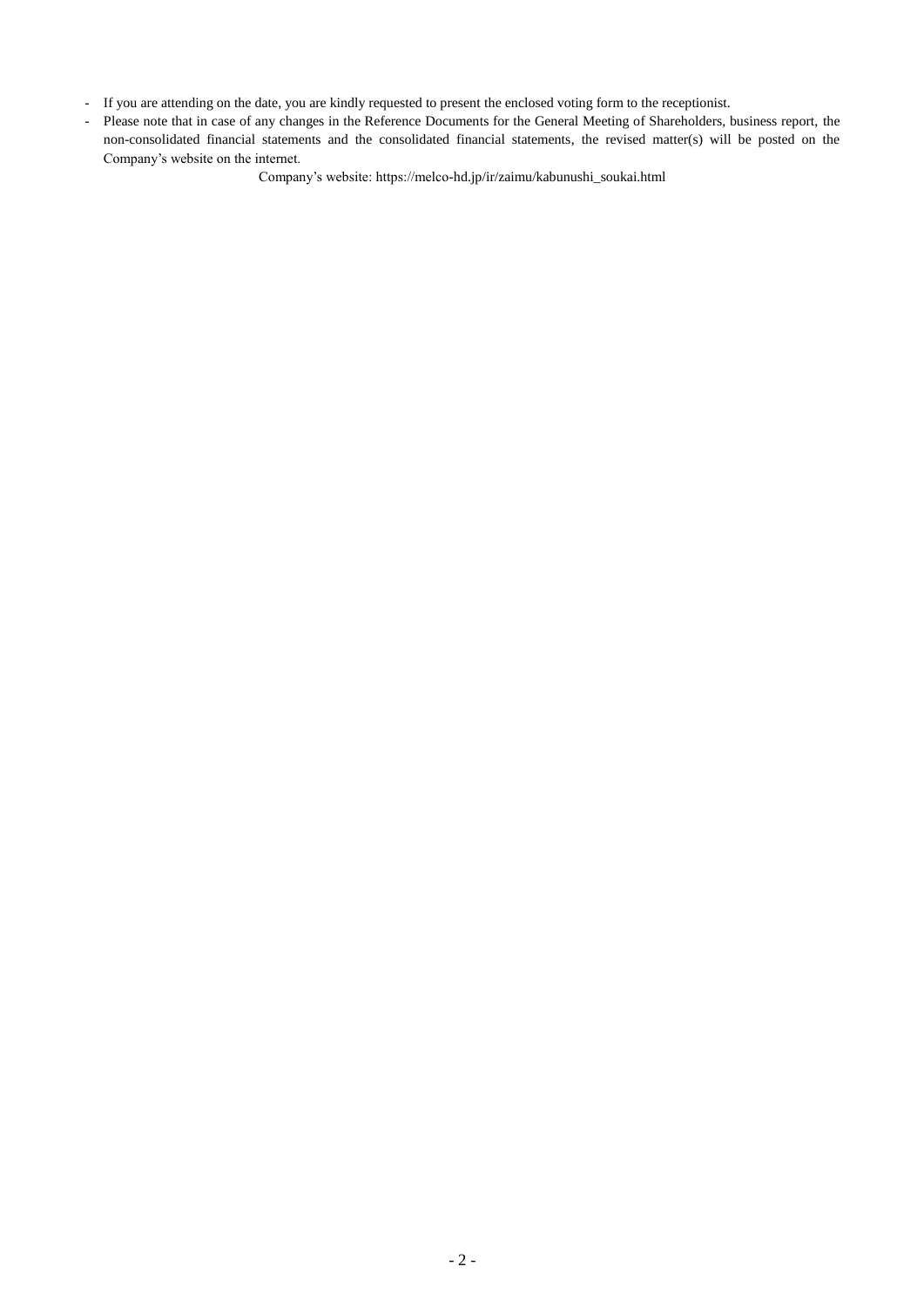# **Reference Documents for the General Meeting of Shareholders**

#### **Proposals and Reference Matters**

**Proposal No. 1:** Partial Amendment to the Articles of Incorporation

## 1. Reasons for Proposal

Since the revised provisions provided for in the proviso to Article 1 of the Supplementary Provisions of the Act Partially Amending the Companies Act (Act No. 70 of 2019) are to be enforced on September 1, 2022, the Company proposes to make the following changes to its Articles of Incorporation in preparation for the introduction of the system for providing informational materials for the general meeting of shareholders in electronic format.

- (1) Article 15, paragraph 1 in "Proposed Amendments" below will stipulate that the Company shall take measures for providing information that constitutes the content of reference documents for the general meeting of shareholders, etc. in electronic format.
- (2) Article 15, paragraph 2 in "Proposed Amendments" below will establish the provision to limit the scope of the items to be stated in the paper-based documents to be delivered to shareholders who requested the delivery of paper-based documents.
- (3) Since the provisions for Internet Disclosure and Deemed Provision of Reference Documents for the General Meeting of Shareholders, Etc. (Article 15 of the current Articles of Incorporation) will no longer be required, they will be deleted.
- (4) Accompanying the aforementioned establishment and deletion of provisions, supplementary provisions regarding the effective date, etc. will be established.

(Underlined portions represent amendments)

# 2. Details of Amendments

Details of amendments are as follows:

|                                                                   | (Underlined portions represent amendments)                      |
|-------------------------------------------------------------------|-----------------------------------------------------------------|
| <b>Current Articles of Incorporation</b>                          | <b>Proposed Amendments</b>                                      |
| Chapter III                                                       | Chapter III                                                     |
| General Meeting of Shareholders                                   | General Meeting of Shareholders                                 |
| (Internet Disclosure and Deemed Provision of Reference            | (Deleted)                                                       |
| Documents for the General Meeting of Shareholders, Etc.)          |                                                                 |
| Article 15.                                                       |                                                                 |
| When the Company convenes a general meeting of                    |                                                                 |
| shareholders, if it discloses information that is to be stated or |                                                                 |
| presented in the reference documents for the general meeting of   |                                                                 |
| shareholders, business report, non-consolidated financial         |                                                                 |
| statements and consolidated financial statements through the      |                                                                 |
| internet in accordance with the provisions prescribed by the      |                                                                 |
| Ministry of Justice Order, it may be deemed that the Company      |                                                                 |
| has provided this information to shareholders.                    |                                                                 |
| (Newly established)                                               | (Measures, etc. for Providing Information in Electronic Format) |
|                                                                   | Article 15.                                                     |
|                                                                   | When the Company convenes a general meeting of<br>$1_{-}$       |
|                                                                   | shareholders, it shall take measures for providing              |
|                                                                   | information that constitutes the content of reference           |
|                                                                   | documents for the general meeting of shareholders, etc. in      |
|                                                                   | electronic format.                                              |
|                                                                   | 2. Among items for which the measures for providing             |
|                                                                   | information in electronic format will be taken, the             |
|                                                                   | Company may exclude all or some of those items                  |
|                                                                   | designated by the Ministry of Justice Order from                |
|                                                                   | statements in the paper-based documents to be delivered to      |
|                                                                   | shareholders who requested the delivery of paper-based          |
|                                                                   | documents by the record date of voting rights.                  |
| Article 16 to Article 42 (Provisions omitted)                     | Article 16 to Article 42 (Unchanged)                            |
| (Newly established)                                               | (Supplementary Provisions)                                      |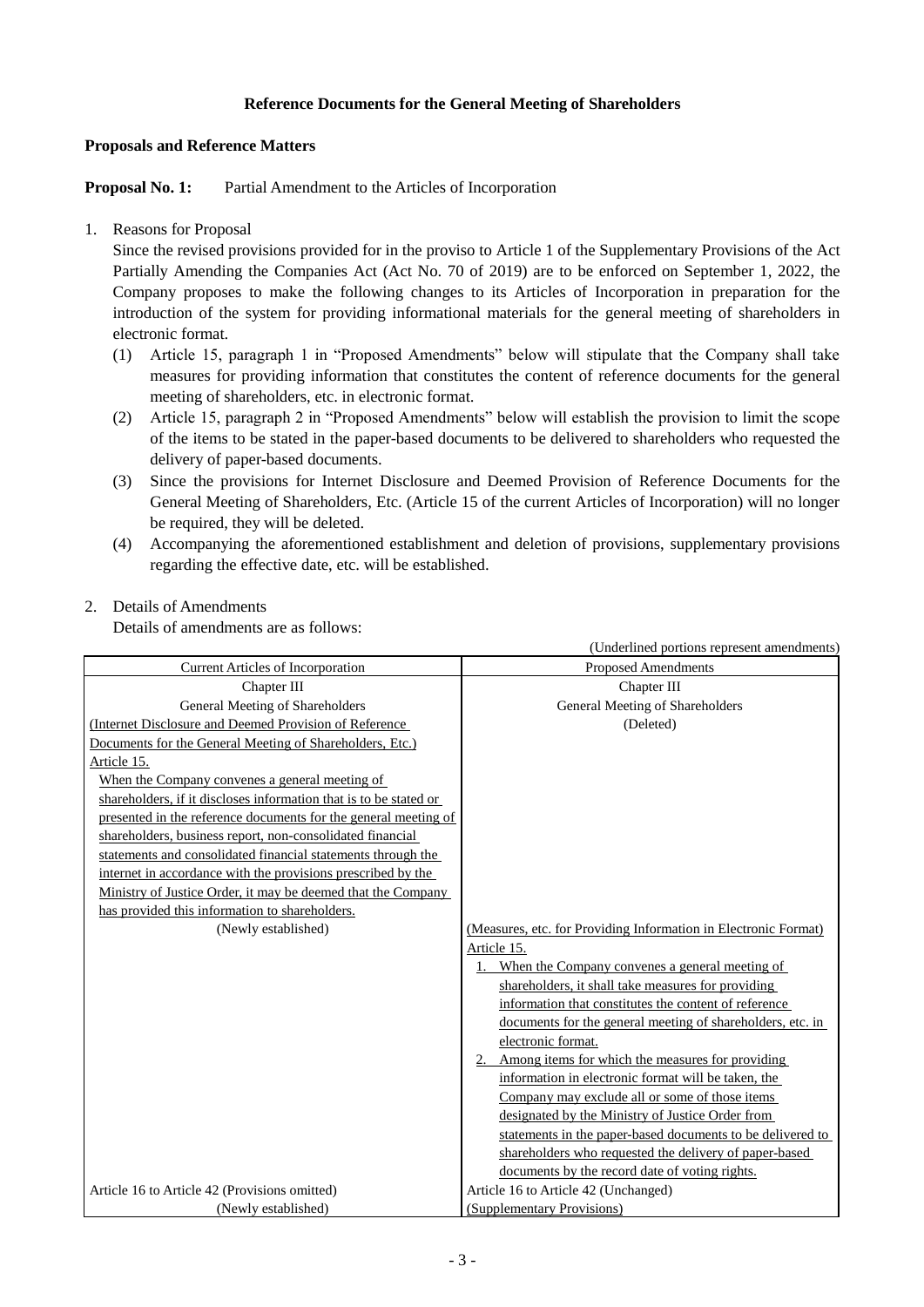| <b>Current Articles of Incorporation</b> | <b>Proposed Amendments</b>                                  |  |  |
|------------------------------------------|-------------------------------------------------------------|--|--|
|                                          | The amendment to the Articles of Incorporation pertaining   |  |  |
|                                          | to Article 15 shall be effective from September 1, 2022,    |  |  |
|                                          | which is the date of enforcement of the revised provisions  |  |  |
|                                          | provided for in the proviso to Article 1 of the             |  |  |
|                                          | Supplementary Provisions of the Act Partially Amending      |  |  |
|                                          | the Companies Act (Act No. 70 of 2019) (hereinafter         |  |  |
|                                          | referred to as the "Date of Enforcement").                  |  |  |
|                                          | Notwithstanding the provision of the preceding paragraph,   |  |  |
|                                          | Article 15 of the Articles of Incorporation (Internet)      |  |  |
|                                          | Disclosure and Deemed Provision of Reference Documents      |  |  |
|                                          | for the General Meeting of Shareholders, Etc.) shall remain |  |  |
|                                          | effective regarding any general meeting of shareholders     |  |  |
|                                          | held on a date within six months from the Date of           |  |  |
|                                          | Enforcement.                                                |  |  |
|                                          | These Supplementary Provisions shall be deleted on the      |  |  |
|                                          | date when six months have elapsed from the Date of          |  |  |
|                                          | Enforcement or three months have elapsed from the date of   |  |  |
|                                          | the general meeting of shareholders in the preceding        |  |  |
|                                          | paragraph, whichever is later.                              |  |  |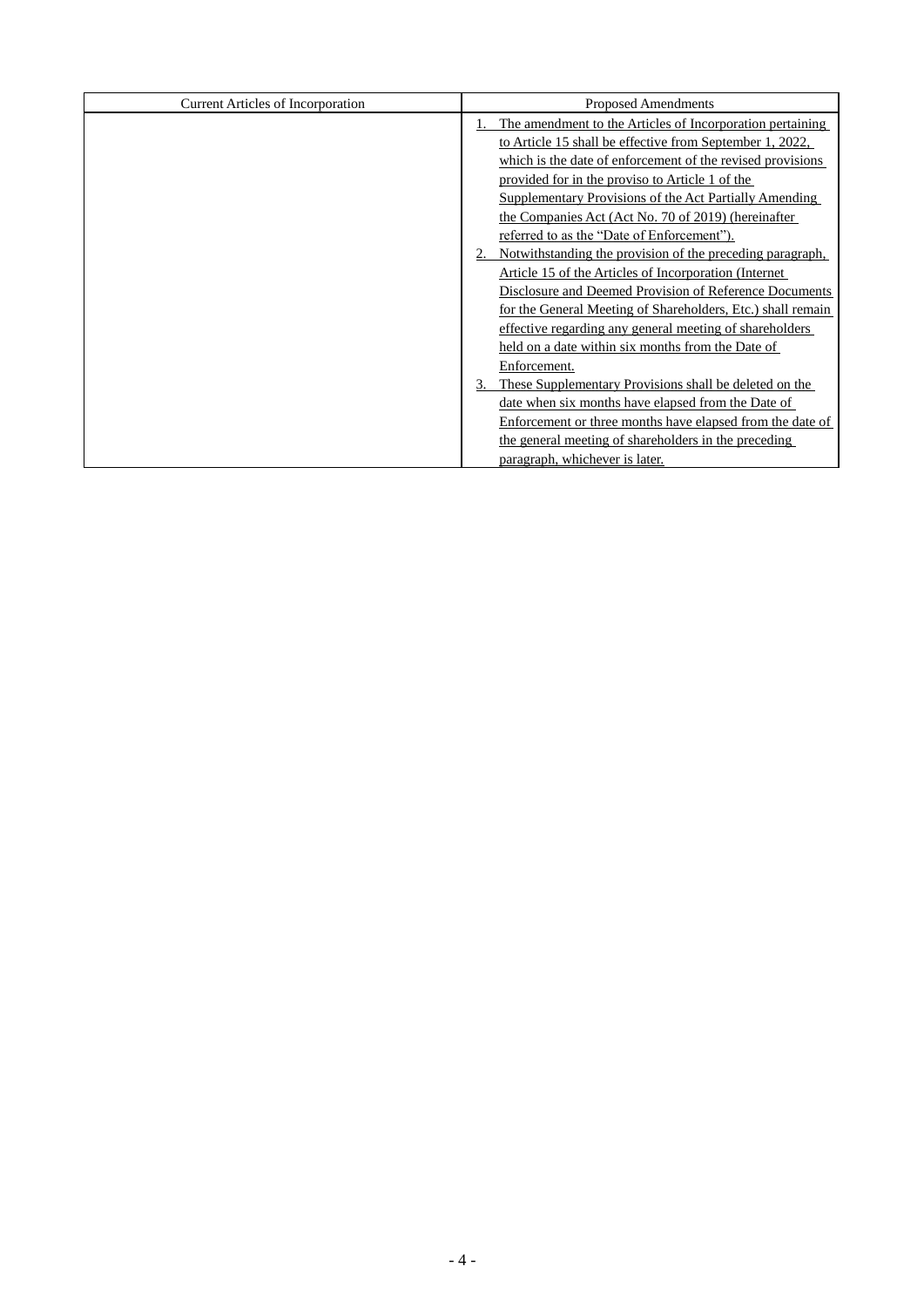# **Proposal No. 2:** Election of Eleven (11) Directors

| Candidate | Name             | Current position in the Company |              |
|-----------|------------------|---------------------------------|--------------|
| No.       |                  |                                 |              |
|           | Hiroyuki Maki    | President and CEO               | Reelection   |
| 2         | Tamio Matsuo     | <b>Executive Vice President</b> | Reelection   |
| 3         | Norio Kinoshita  | Director                        | Reelection   |
| 4         | Yoshimasa Nagase | Director                        | Reelection   |
| 5         | Manabu Yano      |                                 | New election |
| 6         | Iwao Tsusaka     | Director                        | Reelection   |
| 7         | Daisuke Maki     | Director                        | Reelection   |
|           |                  |                                 | Reelection   |
| 8         | Kenichi Fukuhara | <b>Outside Director</b>         | Outside      |
|           |                  |                                 | Independent  |
|           |                  |                                 | Reelection   |
| 9         | Ichiro Hirata    | <b>Outside Director</b>         | Outside      |
|           |                  |                                 | Independent  |
|           |                  |                                 | Reelection   |
| 10        | Shigeru Sasaki   | <b>Outside Director</b>         | Outside      |
|           |                  |                                 | Independent  |
|           |                  |                                 | New election |
| 11        | Jun Kamiya       |                                 | Outside      |
|           |                  |                                 | Independent  |

The terms of office of all currently serving nine (9) Directors will expire at the conclusion of this general meeting. Therefore, the Company proposes the election of eleven (11) Directors. The candidates for Director are as follows:

Reelection: Candidate for Director to be reelected

New election: Candidate for Director to be newly elected

Outside: Candidate for Outside Director

Independent: Candidate for independent officer as defined by the stock exchange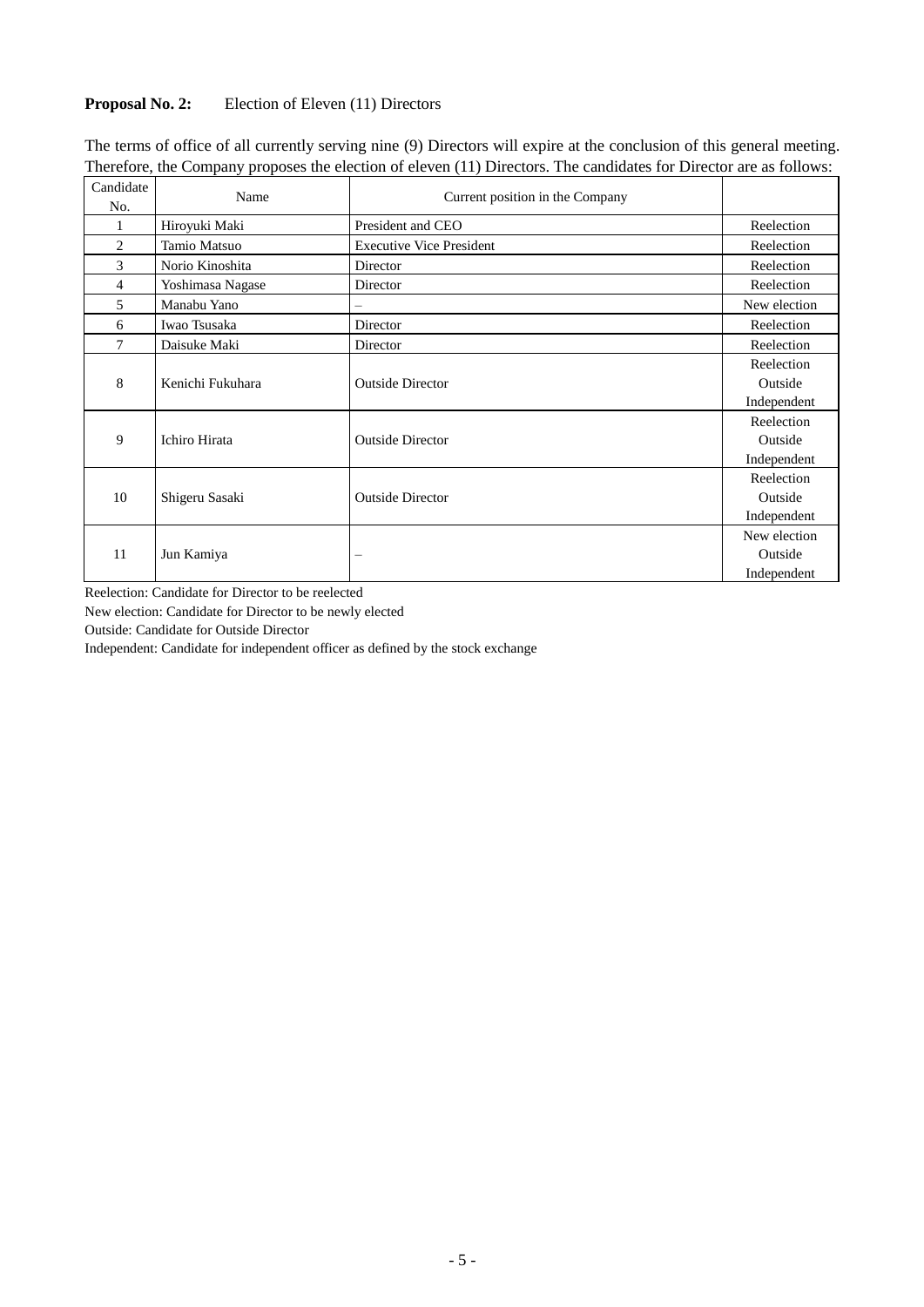| Candidate      | Name                                                              |                                                            |                                                                                                                                                                                                                                      | Number of the |  |  |  |  |
|----------------|-------------------------------------------------------------------|------------------------------------------------------------|--------------------------------------------------------------------------------------------------------------------------------------------------------------------------------------------------------------------------------------|---------------|--|--|--|--|
| No.            | (Date of birth)                                                   | Career summary, position and responsibility in the Company | Company's shares                                                                                                                                                                                                                     |               |  |  |  |  |
|                |                                                                   |                                                            |                                                                                                                                                                                                                                      | owned         |  |  |  |  |
|                |                                                                   | Aug. 2004                                                  | Representative Director of Melco Asset                                                                                                                                                                                               |               |  |  |  |  |
|                |                                                                   | Nov. 2006                                                  | Management Limited<br>Representative Director of Melco Asset                                                                                                                                                                         |               |  |  |  |  |
|                |                                                                   |                                                            | Management Pte. Ltd.                                                                                                                                                                                                                 |               |  |  |  |  |
|                |                                                                   | Oct. 2007                                                  | Representative Director of MAM PTE. LTD.                                                                                                                                                                                             |               |  |  |  |  |
|                |                                                                   | June 2011                                                  | Director of the Company                                                                                                                                                                                                              |               |  |  |  |  |
|                |                                                                   | June 2014                                                  | President and CEO (current position)                                                                                                                                                                                                 |               |  |  |  |  |
|                |                                                                   | May 2018                                                   | President and CEO of Buffalo Inc. (current                                                                                                                                                                                           |               |  |  |  |  |
|                |                                                                   |                                                            | position)                                                                                                                                                                                                                            |               |  |  |  |  |
|                | Hiroyuki Maki                                                     | May 2020                                                   | President and CEO of Buffalo IT Solutions Inc.                                                                                                                                                                                       |               |  |  |  |  |
|                | (November 15, 1980)                                               |                                                            | (current position)                                                                                                                                                                                                                   |               |  |  |  |  |
|                | Reelection                                                        | Oct. 2020                                                  | President and CEO of Melco Financial                                                                                                                                                                                                 |               |  |  |  |  |
|                |                                                                   |                                                            | Holdings Inc. (current position)                                                                                                                                                                                                     | 617,895       |  |  |  |  |
|                | Attendance at meetings of the                                     | May 2021                                                   | President and CEO of BIOS Corporation                                                                                                                                                                                                |               |  |  |  |  |
|                | <b>Board of Directors</b>                                         | May 2022                                                   | Director of Shimadaya Corporation (current                                                                                                                                                                                           |               |  |  |  |  |
| 1              | 15/15 meetings                                                    |                                                            | position)                                                                                                                                                                                                                            |               |  |  |  |  |
|                |                                                                   | June 2022                                                  | Member of the Board, Saison Information                                                                                                                                                                                              |               |  |  |  |  |
|                |                                                                   |                                                            | Systems Co., Ltd. (scheduled)                                                                                                                                                                                                        |               |  |  |  |  |
|                |                                                                   |                                                            | [Significant concurrent positions outside the Company]<br>President and CEO of Buffalo Inc.                                                                                                                                          |               |  |  |  |  |
|                |                                                                   | President and CEO of Buffalo IT Solutions Inc.             |                                                                                                                                                                                                                                      |               |  |  |  |  |
|                |                                                                   |                                                            |                                                                                                                                                                                                                                      |               |  |  |  |  |
|                |                                                                   |                                                            | President and CEO of MELCO Financial Holdings Inc.<br>Director of Shimadaya Corporation                                                                                                                                              |               |  |  |  |  |
|                |                                                                   |                                                            | Member of the Board of Saison Information Systems Co., Ltd.                                                                                                                                                                          |               |  |  |  |  |
|                |                                                                   |                                                            |                                                                                                                                                                                                                                      |               |  |  |  |  |
|                | (scheduled)<br>Reasons for nomination as a candidate for Director |                                                            |                                                                                                                                                                                                                                      |               |  |  |  |  |
|                |                                                                   |                                                            | Hiroyuki Maki succeeded the position of President and CEO of the Company from the founder, and has been focusing                                                                                                                     |               |  |  |  |  |
|                |                                                                   |                                                            | on permeating the founder's management philosophy of Melco values and developing a strong business foundation. He                                                                                                                    |               |  |  |  |  |
|                |                                                                   |                                                            | also has been concurrently serving as President of a core operating company, Buffalo Inc., since May 2018, and                                                                                                                       |               |  |  |  |  |
|                |                                                                   |                                                            | implementing management while demonstrating his own actions. The Company has judged that his management skills<br>are indispensable to the Company group (the "Group"), and therefore has nominated him as a candidate for Director. |               |  |  |  |  |
|                |                                                                   | Feb. 2001                                                  | Joined Melco Inc. (currently Buffalo Inc.)                                                                                                                                                                                           |               |  |  |  |  |
|                |                                                                   | May 2005                                                   | Director of Buffalo Inc.                                                                                                                                                                                                             |               |  |  |  |  |
|                |                                                                   | June 2007                                                  | Director and General Manager of                                                                                                                                                                                                      |               |  |  |  |  |
|                | Tamio Matsuo                                                      |                                                            | Administrative Headquarters of the Company                                                                                                                                                                                           |               |  |  |  |  |
|                | (January 14, 1954)                                                | May 2013                                                   | Executive Vice President and CEO                                                                                                                                                                                                     |               |  |  |  |  |
|                |                                                                   | June 2014                                                  | <b>Executive Vice President (current position)</b>                                                                                                                                                                                   |               |  |  |  |  |
|                | Reelection                                                        | June 2014                                                  | Outside Director of Shimadaya Corporation                                                                                                                                                                                            | 2,830         |  |  |  |  |
|                | Attendance at meetings of the                                     | Nov. 2015                                                  | Outside Director of DigiOn, Inc.                                                                                                                                                                                                     |               |  |  |  |  |
|                | <b>Board of Directors</b>                                         | May 2016                                                   | Executive Vice President of Buffalo Inc.                                                                                                                                                                                             |               |  |  |  |  |
| $\overline{c}$ | 15/15 meetings                                                    | Apr. 2018                                                  | Director of Shimadaya Corporation (current                                                                                                                                                                                           |               |  |  |  |  |
|                |                                                                   |                                                            | position)                                                                                                                                                                                                                            |               |  |  |  |  |
|                |                                                                   |                                                            | [Significant concurrent positions outside the Company]                                                                                                                                                                               |               |  |  |  |  |
|                |                                                                   |                                                            | Director of Shimadaya Corporation                                                                                                                                                                                                    |               |  |  |  |  |
|                | Reasons for nomination as a candidate for Director                |                                                            | Tamio Matsuo has deep insight in areas of management planning, administration, and compliance in particular, and has                                                                                                                 |               |  |  |  |  |
|                |                                                                   |                                                            | been in a position to supervise the Group's overall administrative functions for many years. From such experience, he                                                                                                                |               |  |  |  |  |
|                |                                                                   |                                                            | also has outstanding ability in organizational management and supervision. The Company has judged that such                                                                                                                          |               |  |  |  |  |
|                |                                                                   |                                                            | knowledge and experience will help improve the Group's corporate value, and therefore has nominated him as a                                                                                                                         |               |  |  |  |  |
|                | candidate for Director.                                           |                                                            |                                                                                                                                                                                                                                      |               |  |  |  |  |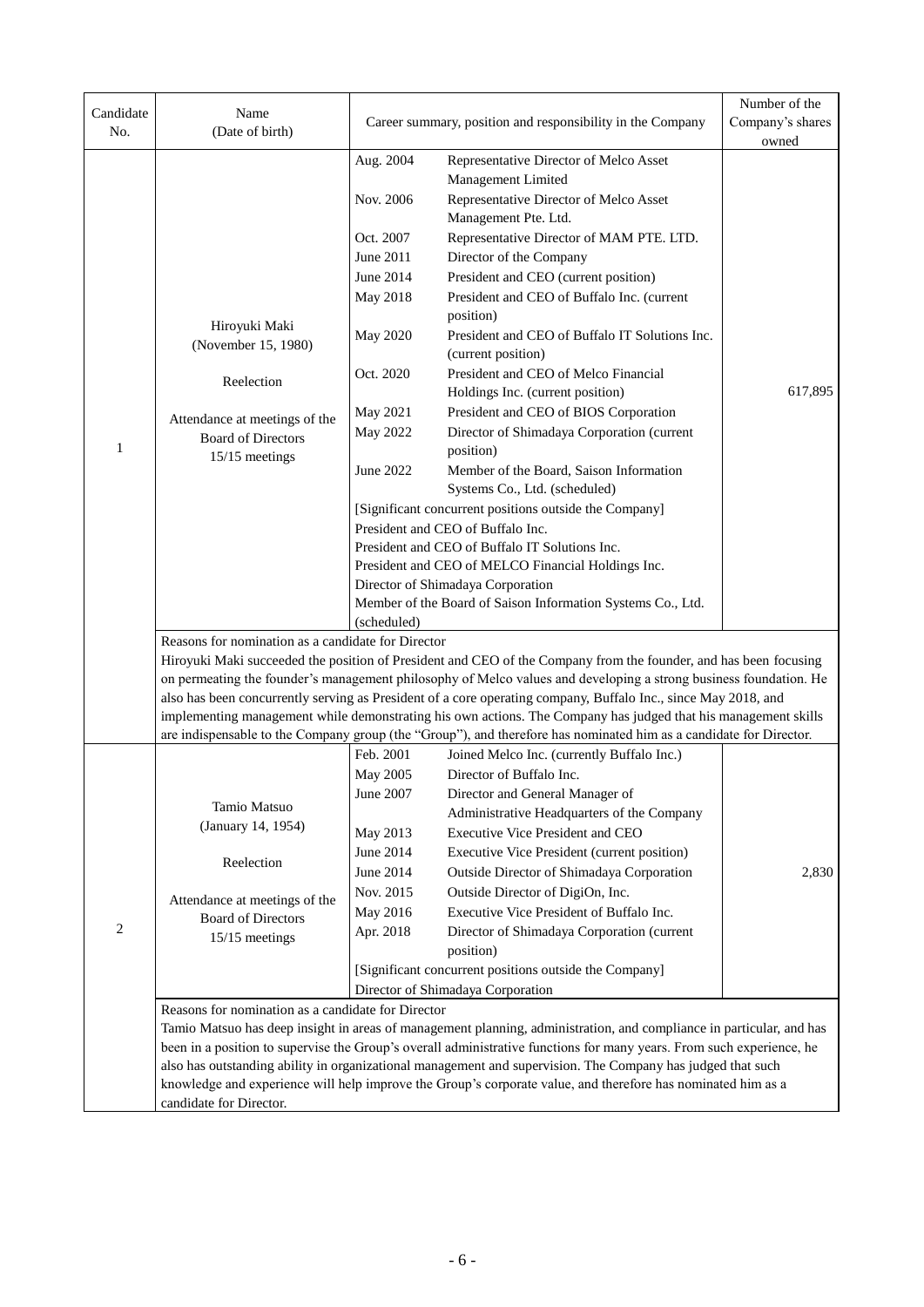| Candidate<br>No. | Name<br>(Date of birth)                                                      |                               | Career summary, position and responsibility in the Company                                                                                         | Number of the<br>Company's shares<br>owned |  |  |
|------------------|------------------------------------------------------------------------------|-------------------------------|----------------------------------------------------------------------------------------------------------------------------------------------------|--------------------------------------------|--|--|
|                  | Norio Kinoshita<br>(May 19, 1954)                                            | Mar. 1978<br><b>June 1998</b> | Joined Shimadaya Corporation<br>Director                                                                                                           |                                            |  |  |
|                  | Reelection                                                                   | June 2002<br>June 2006        | <b>Managing Director</b><br>President and CEO (current position)                                                                                   | 11,850                                     |  |  |
| 3                | Attendance at meetings of the<br><b>Board of Directors</b><br>15/15 meetings | June 2018                     | Director of the Company (current position)<br>[Significant concurrent positions outside the Company]<br>President and CEO of Shimadaya Corporation |                                            |  |  |
|                  | Reasons for nomination as a candidate for Director                           |                               |                                                                                                                                                    |                                            |  |  |
|                  |                                                                              |                               | Norio Kinoshita has served for many years as President and CEO of Shimadaya Corporation, which became part of the                                  |                                            |  |  |
|                  |                                                                              |                               | Group in April 2018, and has an outstanding track record and talent as a manager. The Company has judged that his                                  |                                            |  |  |
|                  |                                                                              |                               | abundant experience and outstanding leadership in the food field will help improve the Group's corporate value, and                                |                                            |  |  |
|                  | therefore has nominated him as a candidate for Director.                     |                               |                                                                                                                                                    |                                            |  |  |
|                  |                                                                              | Apr. 1981                     | Joined Daiwa Securities Co., Ltd.                                                                                                                  |                                            |  |  |
|                  |                                                                              | Apr. 2006                     | Nagoya Branch Officer of Daiwa Securities                                                                                                          |                                            |  |  |
|                  |                                                                              |                               | SMBC Co., Ltd.<br>International Planning & Administration                                                                                          |                                            |  |  |
|                  |                                                                              | Sept. 2008                    | Officer                                                                                                                                            |                                            |  |  |
|                  |                                                                              | Apr. 2009                     | Senior Executive Officer                                                                                                                           |                                            |  |  |
|                  |                                                                              | Apr. 2011                     | Executive Managing Director of Daiwa                                                                                                               |                                            |  |  |
|                  | Yoshimasa Nagase                                                             |                               | Securities Co., Ltd.                                                                                                                               |                                            |  |  |
|                  | (November 3, 1957)                                                           |                               | Deputy Head of Sales Division and Corporate<br>Officer                                                                                             |                                            |  |  |
|                  | Reelection                                                                   | Apr. 2013                     | Senior Executive Managing Director and Head<br>of Product Solution Division                                                                        | $\Omega$                                   |  |  |
|                  | Attendance at meetings of the                                                | Apr. 2015                     | Representative Senior Executive                                                                                                                    |                                            |  |  |
| 4                | <b>Board of Directors</b>                                                    |                               | Managing Director and Compliance Officer                                                                                                           |                                            |  |  |
|                  | 12/12 meetings                                                               |                               | Senior Executive Managing Director of Daiwa<br>Securities Group Inc.                                                                               |                                            |  |  |
|                  |                                                                              | Apr. 2019                     | Representative Director of J&You Corporation.<br>(current position)                                                                                |                                            |  |  |
|                  |                                                                              | <b>July 2020</b>              | Director of Buffalo IT Solutions Inc.                                                                                                              |                                            |  |  |
|                  |                                                                              | June 2021                     | Director of the Company (current position)                                                                                                         |                                            |  |  |
|                  |                                                                              |                               | [Significant concurrent positions outside the Company]                                                                                             |                                            |  |  |
|                  |                                                                              |                               | Representative Director of J&You Corporation.                                                                                                      |                                            |  |  |
|                  | Reasons for nomination as a candidate for Director                           |                               |                                                                                                                                                    |                                            |  |  |
|                  |                                                                              |                               | Yoshimasa Nagase has a background of participating in management of a corporate group as Representative Senior                                     |                                            |  |  |
|                  |                                                                              |                               | Executive Managing Director and Compliance Officer of Daiwa Securities Co., Ltd. and in other positions, and                                       |                                            |  |  |
|                  |                                                                              |                               | therefore has wide-ranging experience, a good track record, and insight, including in compliance and IR. The Company                               |                                            |  |  |
|                  |                                                                              |                               | has judged that his abundant experience, a good track record, and insight will help improve the Group's corporate value,                           |                                            |  |  |
|                  | and therefore has nominated him as a candidate for Director.                 |                               |                                                                                                                                                    |                                            |  |  |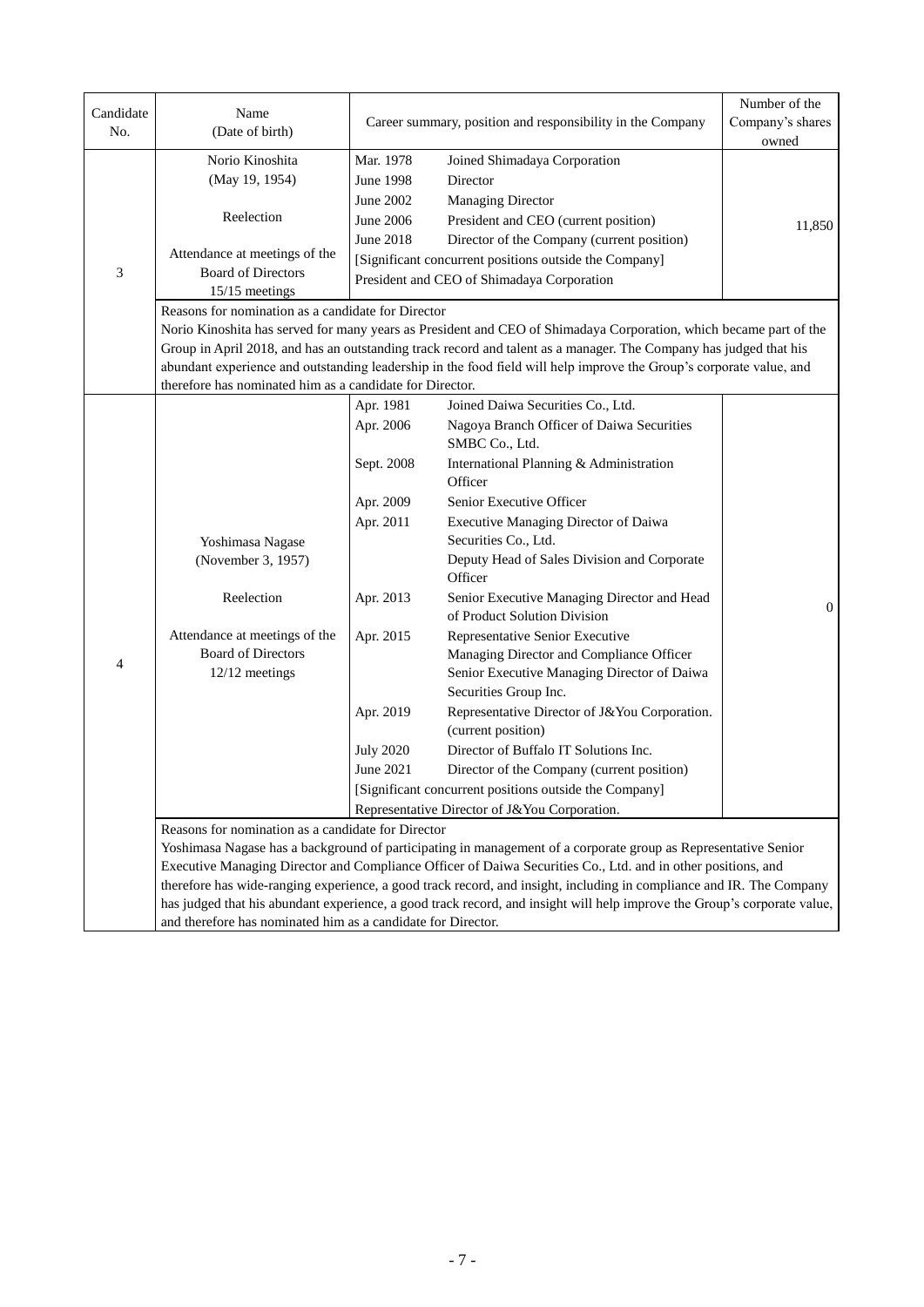| Candidate | Name                                                                                                                   |                                                         | Career summary, position and responsibility in the Company                                                                                                                                                                             | Number of the<br>Company's shares |  |  |  |
|-----------|------------------------------------------------------------------------------------------------------------------------|---------------------------------------------------------|----------------------------------------------------------------------------------------------------------------------------------------------------------------------------------------------------------------------------------------|-----------------------------------|--|--|--|
| No.       | (Date of birth)                                                                                                        |                                                         |                                                                                                                                                                                                                                        | owned                             |  |  |  |
|           |                                                                                                                        | Apr. 1993                                               | Joined Melco Inc. (currently Buffalo Inc.)                                                                                                                                                                                             |                                   |  |  |  |
|           |                                                                                                                        | Jan. 2002                                               | Joined Prime Network Inc.                                                                                                                                                                                                              |                                   |  |  |  |
|           |                                                                                                                        | Nov. 2004                                               | Joined Buffalo Inc.                                                                                                                                                                                                                    |                                   |  |  |  |
|           |                                                                                                                        | May 2018                                                | Director and Manager of Corporate                                                                                                                                                                                                      |                                   |  |  |  |
|           | Manabu Yano                                                                                                            |                                                         | Management Division                                                                                                                                                                                                                    |                                   |  |  |  |
|           | (January 11, 1970)                                                                                                     | Dec. 2018                                               | Director of toConnect, Inc. (current position)                                                                                                                                                                                         | 1,100                             |  |  |  |
|           | New election                                                                                                           | Dec. 2020                                               | Managing Director of Buffalo Inc. (current<br>position)                                                                                                                                                                                |                                   |  |  |  |
| 5         |                                                                                                                        |                                                         | [Significant concurrent positions outside the Company]                                                                                                                                                                                 |                                   |  |  |  |
|           |                                                                                                                        |                                                         | Managing Director of Buffalo Inc.                                                                                                                                                                                                      |                                   |  |  |  |
|           |                                                                                                                        | Director of toConnect, Inc.                             |                                                                                                                                                                                                                                        |                                   |  |  |  |
|           | Reasons for nomination as a candidate for Director                                                                     |                                                         |                                                                                                                                                                                                                                        |                                   |  |  |  |
|           |                                                                                                                        |                                                         | Manabu Yano has a background of participating in corporate management of the Group, such as launching and                                                                                                                              |                                   |  |  |  |
|           |                                                                                                                        |                                                         | supervising new businesses and companies in Japan and abroad, as well as M&As, as department executive, Director,                                                                                                                      |                                   |  |  |  |
|           |                                                                                                                        |                                                         | and a person serving in other positions at Buffalo Inc., and therefore has abundant knowledge. The Company has                                                                                                                         |                                   |  |  |  |
|           |                                                                                                                        |                                                         | judged that such knowledge and experience will help improve the Group's corporate value, and therefore has nominated                                                                                                                   |                                   |  |  |  |
|           | him as a candidate for Director.                                                                                       |                                                         |                                                                                                                                                                                                                                        |                                   |  |  |  |
|           | Iwao Tsusaka                                                                                                           | Oct. 1992                                               | Head of Iwao Tsusaka Certified Public                                                                                                                                                                                                  |                                   |  |  |  |
|           | (May 28, 1957)                                                                                                         |                                                         | Accountant Office (current position)                                                                                                                                                                                                   |                                   |  |  |  |
|           |                                                                                                                        | Oct. 1999                                               | Auditor of Buffalo Inc. (currently the                                                                                                                                                                                                 |                                   |  |  |  |
|           | Reelection                                                                                                             |                                                         | Company)                                                                                                                                                                                                                               | 8,350                             |  |  |  |
|           | Attendance at meetings of the                                                                                          | June 2004                                               | Director of the Company (current position)<br>[Significant concurrent positions outside the Company]                                                                                                                                   |                                   |  |  |  |
|           | <b>Board of Directors</b>                                                                                              |                                                         |                                                                                                                                                                                                                                        |                                   |  |  |  |
| 6         | $15/15$ meetings                                                                                                       | Head of Iwao Tsusaka Certified Public Accountant Office |                                                                                                                                                                                                                                        |                                   |  |  |  |
|           | Reasons for nomination as a candidate for Director                                                                     |                                                         |                                                                                                                                                                                                                                        |                                   |  |  |  |
|           | Iwao Tsusaka has been conducting business as an independent certified public accountant for many years and has         |                                                         |                                                                                                                                                                                                                                        |                                   |  |  |  |
|           | abundant experience and expertise. As a Director of the Company, he also has been helping to enhance the effectiveness |                                                         |                                                                                                                                                                                                                                        |                                   |  |  |  |
|           |                                                                                                                        |                                                         | of the Company's Board of Directors by actively making remarks. With an expectation that he will continue to actively                                                                                                                  |                                   |  |  |  |
|           |                                                                                                                        |                                                         | contribute to management from perspectives of accounting and taxes in particular, the Company has nominated him as a                                                                                                                   |                                   |  |  |  |
|           | candidate for Director.                                                                                                |                                                         |                                                                                                                                                                                                                                        |                                   |  |  |  |
|           |                                                                                                                        | <b>July 2008</b>                                        | President and CEO of Coma-systems Co., Ltd.                                                                                                                                                                                            |                                   |  |  |  |
|           |                                                                                                                        | May 2010                                                | President and CEO of MNBI Inc.                                                                                                                                                                                                         |                                   |  |  |  |
|           | Daisuke Maki                                                                                                           | Nov. 2010                                               | Joined the Company                                                                                                                                                                                                                     |                                   |  |  |  |
|           | (June 23, 1982)                                                                                                        | Mar. 2011                                               | Director of Makis Inc. (current position)                                                                                                                                                                                              |                                   |  |  |  |
|           |                                                                                                                        | June 2012                                               | Joined Buffalo Inc.                                                                                                                                                                                                                    |                                   |  |  |  |
|           | Reelection                                                                                                             | May 2013                                                | Director                                                                                                                                                                                                                               | 617,895                           |  |  |  |
|           |                                                                                                                        | Feb. 2018                                               | CEO of Buffalo Americas Inc.                                                                                                                                                                                                           |                                   |  |  |  |
|           | Attendance at meetings of the                                                                                          | May 2018                                                | Director of Buffalo Inc.                                                                                                                                                                                                               |                                   |  |  |  |
| 7         | <b>Board of Directors</b>                                                                                              | <b>July 2020</b>                                        | Director of Buffalo Americas Inc.                                                                                                                                                                                                      |                                   |  |  |  |
|           | 12/12 meetings                                                                                                         | June 2021                                               | Director of the Company (current position)                                                                                                                                                                                             |                                   |  |  |  |
|           |                                                                                                                        |                                                         | [Significant concurrent positions outside the Company]                                                                                                                                                                                 |                                   |  |  |  |
|           |                                                                                                                        | Director of Makis Inc.                                  |                                                                                                                                                                                                                                        |                                   |  |  |  |
|           | Reasons for nomination as a candidate for Director                                                                     |                                                         |                                                                                                                                                                                                                                        |                                   |  |  |  |
|           |                                                                                                                        |                                                         | Daisuke Maki is the second son of the founder; he has inherited the founder's technological gift and served as an                                                                                                                      |                                   |  |  |  |
|           |                                                                                                                        |                                                         | executive in the Development Department and has been an officer of an overseas subsidiary of Buffalo Inc. Based on<br>such abundant knowledge and experience in the technology field, Mr. Maki has been actively making remarks in the |                                   |  |  |  |
|           |                                                                                                                        |                                                         | Board of Directors. The Company has judged that such knowledge and experience will help improve the Group's                                                                                                                            |                                   |  |  |  |
|           | corporate value, and therefore has nominated him as a candidate for Director.                                          |                                                         |                                                                                                                                                                                                                                        |                                   |  |  |  |
|           |                                                                                                                        |                                                         |                                                                                                                                                                                                                                        |                                   |  |  |  |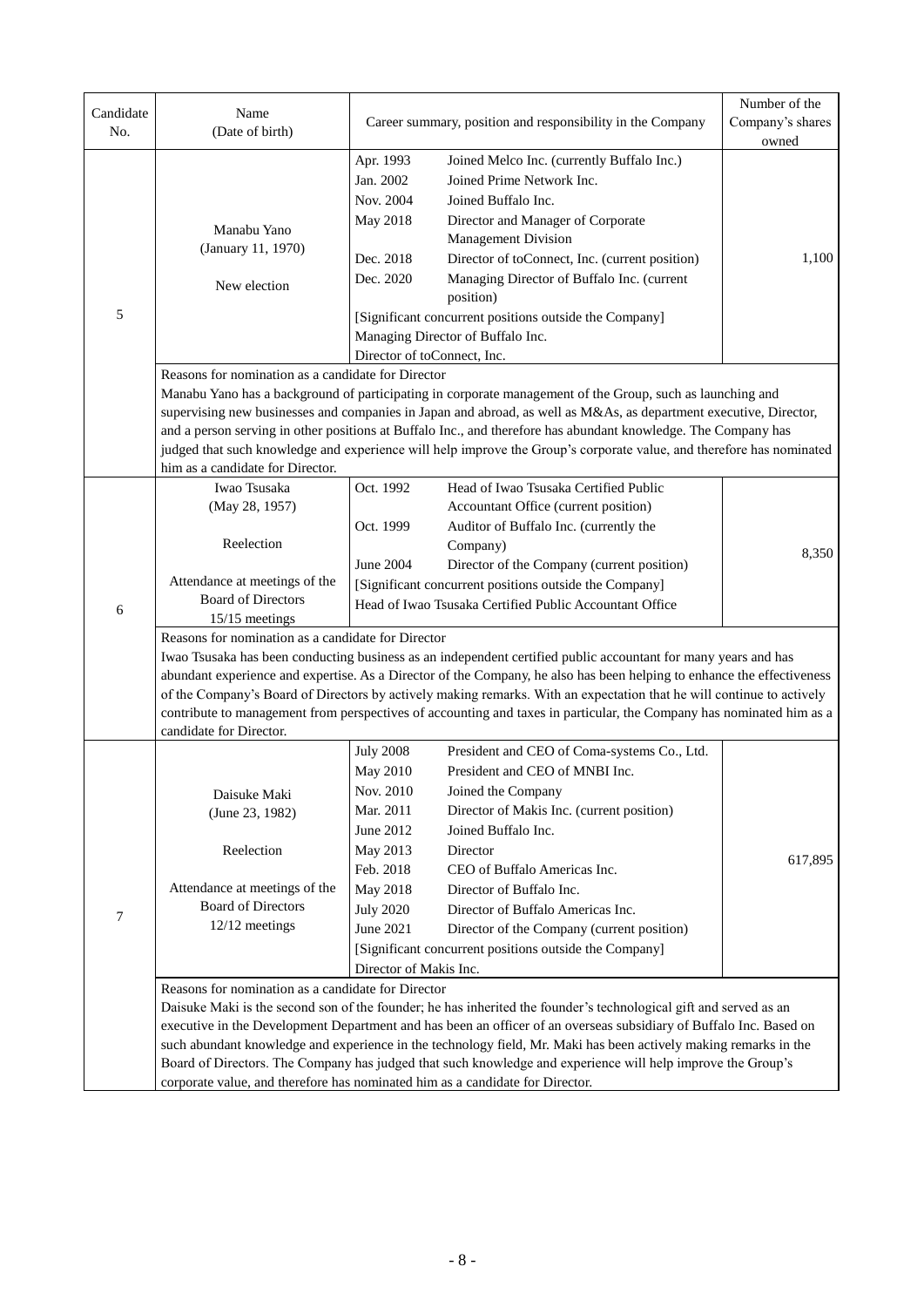| Candidate<br>No. | Name<br>(Date of birth)                                        | Career summary, position and responsibility in the Company | Number of the<br>Company's shares<br>owned                                                                                                                                                                                         |          |  |  |  |
|------------------|----------------------------------------------------------------|------------------------------------------------------------|------------------------------------------------------------------------------------------------------------------------------------------------------------------------------------------------------------------------------------|----------|--|--|--|
|                  |                                                                | Apr. 1976                                                  | Joined Nomura Securities Co., Ltd.                                                                                                                                                                                                 |          |  |  |  |
|                  |                                                                | <b>June 2000</b>                                           | Director                                                                                                                                                                                                                           |          |  |  |  |
|                  |                                                                |                                                            | President of Nomura Research & Advisory Co.,                                                                                                                                                                                       |          |  |  |  |
|                  |                                                                |                                                            | Ltd.                                                                                                                                                                                                                               |          |  |  |  |
|                  |                                                                | Apr. 2004                                                  | Corporate Senior Executive Vice President of                                                                                                                                                                                       |          |  |  |  |
|                  |                                                                |                                                            | <b>Benesse Corporation (currently Benesse</b>                                                                                                                                                                                      |          |  |  |  |
|                  |                                                                |                                                            | Holdings, Inc.)                                                                                                                                                                                                                    |          |  |  |  |
|                  |                                                                | June 2004                                                  | Representative Director and President of                                                                                                                                                                                           |          |  |  |  |
|                  |                                                                |                                                            | Benesse Style Care Co., Ltd.                                                                                                                                                                                                       |          |  |  |  |
|                  |                                                                | Apr. 2007                                                  | Representative Director, Vice Chairman, and                                                                                                                                                                                        |          |  |  |  |
|                  |                                                                |                                                            | Deputy CEO of Benesse Corporation (currently                                                                                                                                                                                       |          |  |  |  |
|                  |                                                                |                                                            | Benesse Holdings, Inc.)                                                                                                                                                                                                            |          |  |  |  |
|                  |                                                                | June 2007                                                  | Chairman of the Board and CEO of Berlitz                                                                                                                                                                                           |          |  |  |  |
|                  |                                                                |                                                            | International, Inc.                                                                                                                                                                                                                |          |  |  |  |
|                  |                                                                |                                                            |                                                                                                                                                                                                                                    |          |  |  |  |
|                  |                                                                | Oct. 2009                                                  | Representative Director, Executive Vice                                                                                                                                                                                            |          |  |  |  |
|                  |                                                                |                                                            | President, and CFO of Benesse Holdings, Inc.                                                                                                                                                                                       |          |  |  |  |
|                  | Kenichi Fukuhara                                               | Oct. 2012                                                  | Vice Chairman of the Board of Fukutake                                                                                                                                                                                             |          |  |  |  |
|                  | (April 19, 1951)                                               |                                                            | Foundation                                                                                                                                                                                                                         |          |  |  |  |
|                  |                                                                | Oct. 2014                                                  | Representative Director, Executive Vice                                                                                                                                                                                            |          |  |  |  |
|                  | Reelection                                                     |                                                            | President, CAO, and CFO of Benesse Holdings,                                                                                                                                                                                       |          |  |  |  |
|                  | Outside                                                        |                                                            | Inc.                                                                                                                                                                                                                               | $\Omega$ |  |  |  |
|                  | Independent                                                    | Apr. 2015                                                  | Representative Director, Executive Vice<br>President, and CAO                                                                                                                                                                      |          |  |  |  |
|                  | Attendance at meetings of the                                  | Nov. 2015                                                  | Director of Benesse Foundation for Children                                                                                                                                                                                        |          |  |  |  |
| 8                | <b>Board of Directors</b>                                      | June 2016                                                  | Representative Director and President of                                                                                                                                                                                           |          |  |  |  |
|                  | 15/15 meetings                                                 |                                                            | Benesse Holdings, Inc.                                                                                                                                                                                                             |          |  |  |  |
|                  |                                                                |                                                            | Chairman of the Board and CEO of Berlitz                                                                                                                                                                                           |          |  |  |  |
|                  |                                                                |                                                            | Corporation                                                                                                                                                                                                                        |          |  |  |  |
|                  |                                                                | Oct. 2016                                                  | Representative Director and Vice Chairman of<br>Benesse Holdings, Inc.                                                                                                                                                             |          |  |  |  |
|                  |                                                                | June 2019                                                  | Special Adviser (current position)                                                                                                                                                                                                 |          |  |  |  |
|                  |                                                                |                                                            | Outside Director of the Company (current                                                                                                                                                                                           |          |  |  |  |
|                  |                                                                |                                                            | position)                                                                                                                                                                                                                          |          |  |  |  |
|                  |                                                                | June 2020                                                  | Representative Director and Vice Chairman of                                                                                                                                                                                       |          |  |  |  |
|                  |                                                                |                                                            | Benesse Foundation for Children (current                                                                                                                                                                                           |          |  |  |  |
|                  |                                                                |                                                            | position)                                                                                                                                                                                                                          |          |  |  |  |
|                  |                                                                |                                                            | Special Advisor to Fukutake Foundation                                                                                                                                                                                             |          |  |  |  |
|                  |                                                                |                                                            | (current position)                                                                                                                                                                                                                 |          |  |  |  |
|                  |                                                                |                                                            | [Significant concurrent positions outside the Company]                                                                                                                                                                             |          |  |  |  |
|                  |                                                                |                                                            | Special Adviser of Benesse Holdings, Inc.                                                                                                                                                                                          |          |  |  |  |
|                  |                                                                |                                                            | Representative Director and Vice Chairman of Benesse                                                                                                                                                                               |          |  |  |  |
|                  |                                                                | Foundation for Children                                    |                                                                                                                                                                                                                                    |          |  |  |  |
|                  |                                                                |                                                            | Special Advisor to Fukutake Foundation                                                                                                                                                                                             |          |  |  |  |
|                  |                                                                |                                                            | Reasons for nomination as a candidate for outside Director and overview of expected roles                                                                                                                                          |          |  |  |  |
|                  |                                                                |                                                            | Kenichi Fukuhara has a background of participating in management of a corporate group as officer of domestic and<br>overseas group companies of Nomura Securities Co., Ltd. and Benesse Holdings, Inc., and therefore has abundant |          |  |  |  |
|                  |                                                                |                                                            | experience, a good track record, and insight. Based on such abundant experience, track record, and insight, Mr.                                                                                                                    |          |  |  |  |
|                  |                                                                |                                                            | Fukuhara has been actively making remarks in the Board of Directors, offering beneficial opinions and guidance on the                                                                                                              |          |  |  |  |
|                  |                                                                |                                                            | Group's management from an objective and professional point of view. With the expectation that he will continue to                                                                                                                 |          |  |  |  |
|                  |                                                                |                                                            | significantly help improve corporate value and strengthen the management supervision function of the Group, the                                                                                                                    |          |  |  |  |
|                  | Company has nominated him as a candidate for outside Director. |                                                            |                                                                                                                                                                                                                                    |          |  |  |  |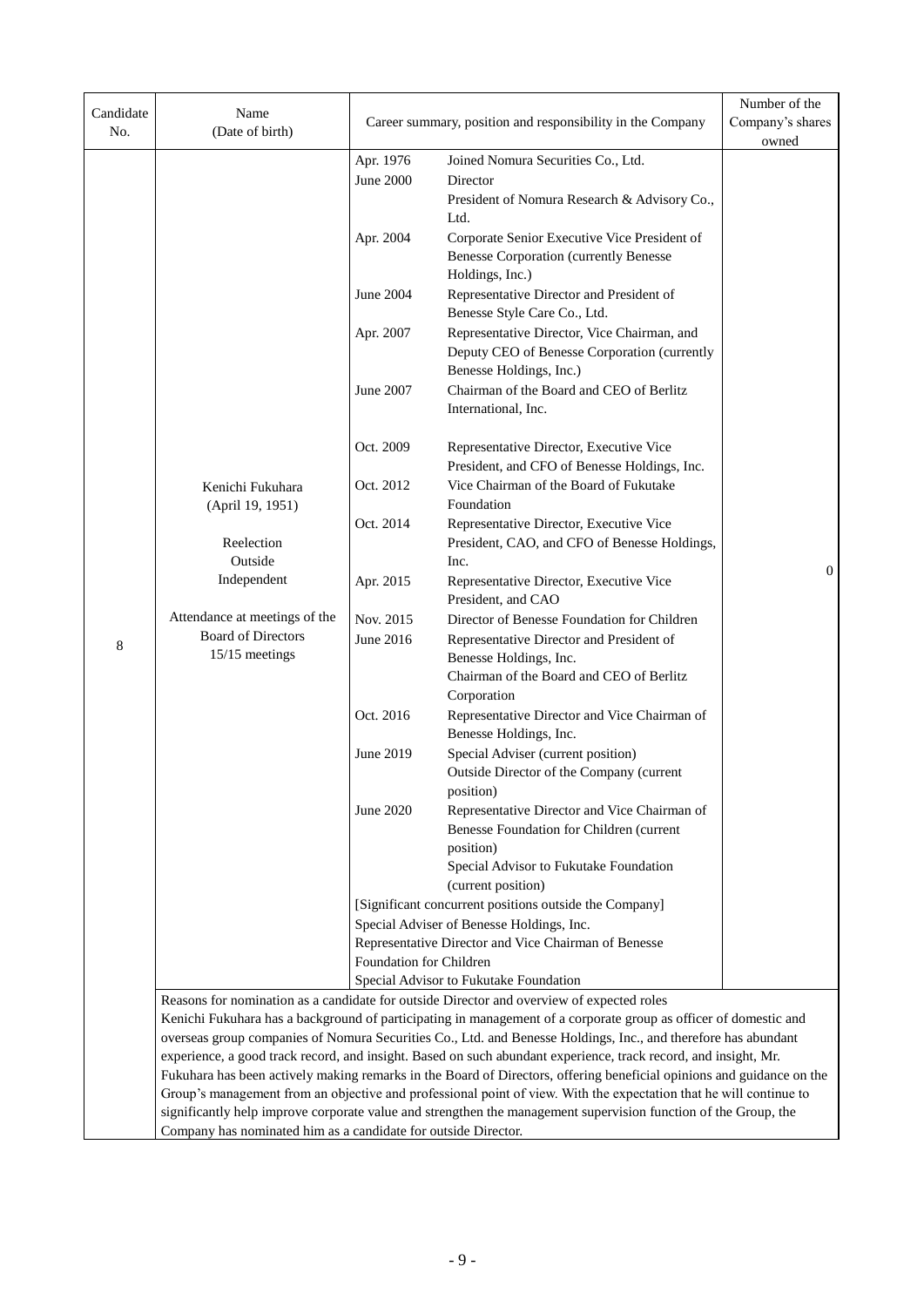| Candidate<br>No. | Name<br>(Date of birth)                                                                                                |                        | Career summary, position and responsibility in the Company                                                             |          |  |  |
|------------------|------------------------------------------------------------------------------------------------------------------------|------------------------|------------------------------------------------------------------------------------------------------------------------|----------|--|--|
|                  |                                                                                                                        | Apr. 1980<br>June 2005 | Joined Tokyo Shibaura Electric Co., Ltd.<br>(currently Toshiba Corporation)<br>General Manager of Memory Marketing     |          |  |  |
|                  | <b>Ichiro Hirata</b><br>(October 19, 1957)                                                                             |                        | Promotion Department, Memory Division of<br>Semiconductor Company                                                      |          |  |  |
|                  | Reelection                                                                                                             | <b>July 2011</b>       | Chief Marketing Executive of Semiconductor<br>& Storage Products Company                                               |          |  |  |
|                  | Outside                                                                                                                | Sept. 2015             | Executive Officer and Corporate Vice President                                                                         | $\theta$ |  |  |
|                  | Independent                                                                                                            | June 2018              | Director of Toshiba Digital Solutions<br>Corporation                                                                   |          |  |  |
| 9                | Attendance at meetings of the<br><b>Board of Directors</b>                                                             | Apr. 2019              | Adviser of Kaga Electronics Co., Ltd. (current<br>position)                                                            |          |  |  |
|                  | 15/15 meetings                                                                                                         | June 2019              | Outside Director of the Company (current<br>position)                                                                  |          |  |  |
|                  |                                                                                                                        |                        | [Significant concurrent positions outside the Company]                                                                 |          |  |  |
|                  |                                                                                                                        |                        | Adviser of Kaga Electronics Co., Ltd.                                                                                  |          |  |  |
|                  | Reasons for nomination as a candidate for outside Director and overview of expected roles                              |                        |                                                                                                                        |          |  |  |
|                  | Ichiro Hirata has a background of participating in management of a corporate group as Executive Officer and Corporate  |                        |                                                                                                                        |          |  |  |
|                  | Vice President of Toshiba Corporation, and therefore has abundant experience, track record, and insight. Based on such |                        |                                                                                                                        |          |  |  |
|                  |                                                                                                                        |                        | abundant experience, track record, and insight, Mr. Hirata has been actively making remarks in the Board of Directors, |          |  |  |
|                  |                                                                                                                        |                        | offering beneficial opinions and guidance on the Group's management from an objective and professional point of view.  |          |  |  |
|                  |                                                                                                                        |                        | With the expectation that he will continue to significantly help improve corporate value and strengthen the management |          |  |  |

supervision function of the Group, the Company has nominated him as a candidate for outside Director.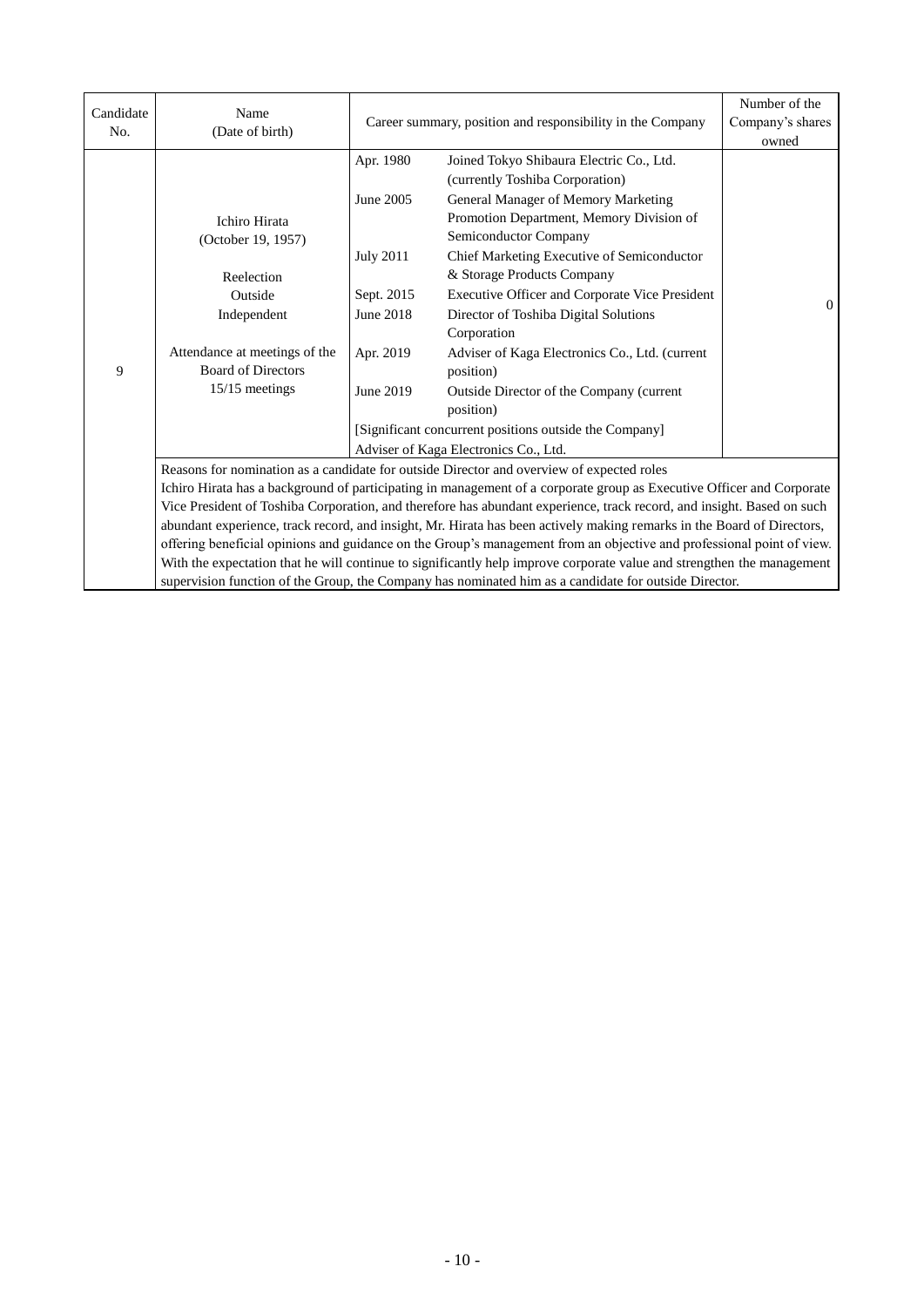| Candidate | Name                          |                                                            |                                                                                                                           | Number of the  |
|-----------|-------------------------------|------------------------------------------------------------|---------------------------------------------------------------------------------------------------------------------------|----------------|
| No.       | (Date of birth)               | Career summary, position and responsibility in the Company | Company's shares                                                                                                          |                |
|           |                               |                                                            |                                                                                                                           | owned          |
|           |                               | Apr. 1981                                                  | Joined Fujitsu Limited                                                                                                    |                |
|           |                               | Apr. 2008                                                  | General Manager, the R&D Strategy and                                                                                     |                |
|           |                               |                                                            | Planning Office of Fujitsu Laboratories Ltd.                                                                              |                |
|           |                               | <b>June 2008</b>                                           | Director                                                                                                                  |                |
|           |                               |                                                            | Director of Fujitsu Laboratories of Europe Ltd.                                                                           |                |
|           |                               | Sept. 2009                                                 | Chairman of Fujitsu R&D Center Co., Ltd                                                                                   |                |
|           |                               | Apr. 2010                                                  | Corporate Senior Vice President of Fujitsu                                                                                |                |
|           |                               |                                                            | Laboratories Ltd.                                                                                                         |                |
|           |                               |                                                            | Head of R&D Strategy and Planning Office                                                                                  |                |
|           |                               |                                                            | Director of Fujitsu Laboratories of America,                                                                              |                |
|           |                               |                                                            | Inc.                                                                                                                      |                |
|           | Shigeru Sasaki                | Apr. 2016                                                  | President and CEO of Fujitsu Laboratories Ltd.                                                                            |                |
|           | (April 9, 1956)               |                                                            | Chairman of Fujitsu Laboratories of America,                                                                              |                |
|           |                               |                                                            | Inc.                                                                                                                      |                |
|           | Reelection                    |                                                            | Chairman of Fujitsu Laboratories of Europe                                                                                |                |
|           | Outside                       |                                                            | Ltd.                                                                                                                      | $\overline{0}$ |
|           | Independent                   | Apr. 2018                                                  | CTO of Fujitsu Limited                                                                                                    |                |
|           |                               | Aug. 2019                                                  | Head of Japan Office, the National Research                                                                               |                |
|           | Attendance at meetings of the |                                                            | Council Canada (current position)                                                                                         |                |
| 10        | <b>Board of Directors</b>     | Nov. 2019                                                  | Senior Specially Appointed Professor of Tokyo                                                                             |                |
|           | 12/12 meetings                |                                                            | University of Science (current position)                                                                                  |                |
|           |                               |                                                            | Visiting Researcher (Senior Researcher) of The                                                                            |                |
|           |                               |                                                            | University of Tokyo Institute for Future                                                                                  |                |
|           |                               |                                                            | Initiatives (current position)                                                                                            |                |
|           |                               | June 2021                                                  | Outside Director of the Company (current                                                                                  |                |
|           |                               |                                                            | position)                                                                                                                 |                |
|           |                               |                                                            | [Significant concurrent positions outside the Company]                                                                    |                |
|           |                               |                                                            | Head of Japan Office, the National Research Council Canada<br>Senior Specially Appointed Professor of Tokyo University of |                |
|           |                               | Science                                                    |                                                                                                                           |                |
|           |                               |                                                            | Visiting Researcher (Senior Researcher) of The University of                                                              |                |
|           |                               |                                                            | Tokyo Institute for Future Initiatives                                                                                    |                |
|           |                               |                                                            | Reasons for nomination as a candidate for outside Director and overview of expected roles                                 |                |
|           |                               |                                                            | Shigeru Sasaki has a background of participating in research and development of systems for media processing and          |                |
|           |                               |                                                            | security and in management of a corporate group as officer of domestic and overseas group companies of Fujitsu            |                |
|           |                               |                                                            | Limited, and therefore has abundant experience, a good track record, and insight. Based on such abundant experience,      |                |
|           |                               |                                                            | track record, and insight, Mr. Sasaki has been actively making remarks in the Board of Directors, offering beneficial     |                |
|           |                               |                                                            | opinions and guidance on the Group's management from an objective and professional point of view. With the                |                |
|           |                               |                                                            | expectation that he will continue to significantly help improve corporate value and strengthen the management             |                |
|           |                               |                                                            | supervision function of the Group, the Company has nominated him as a candidate for outside Director.                     |                |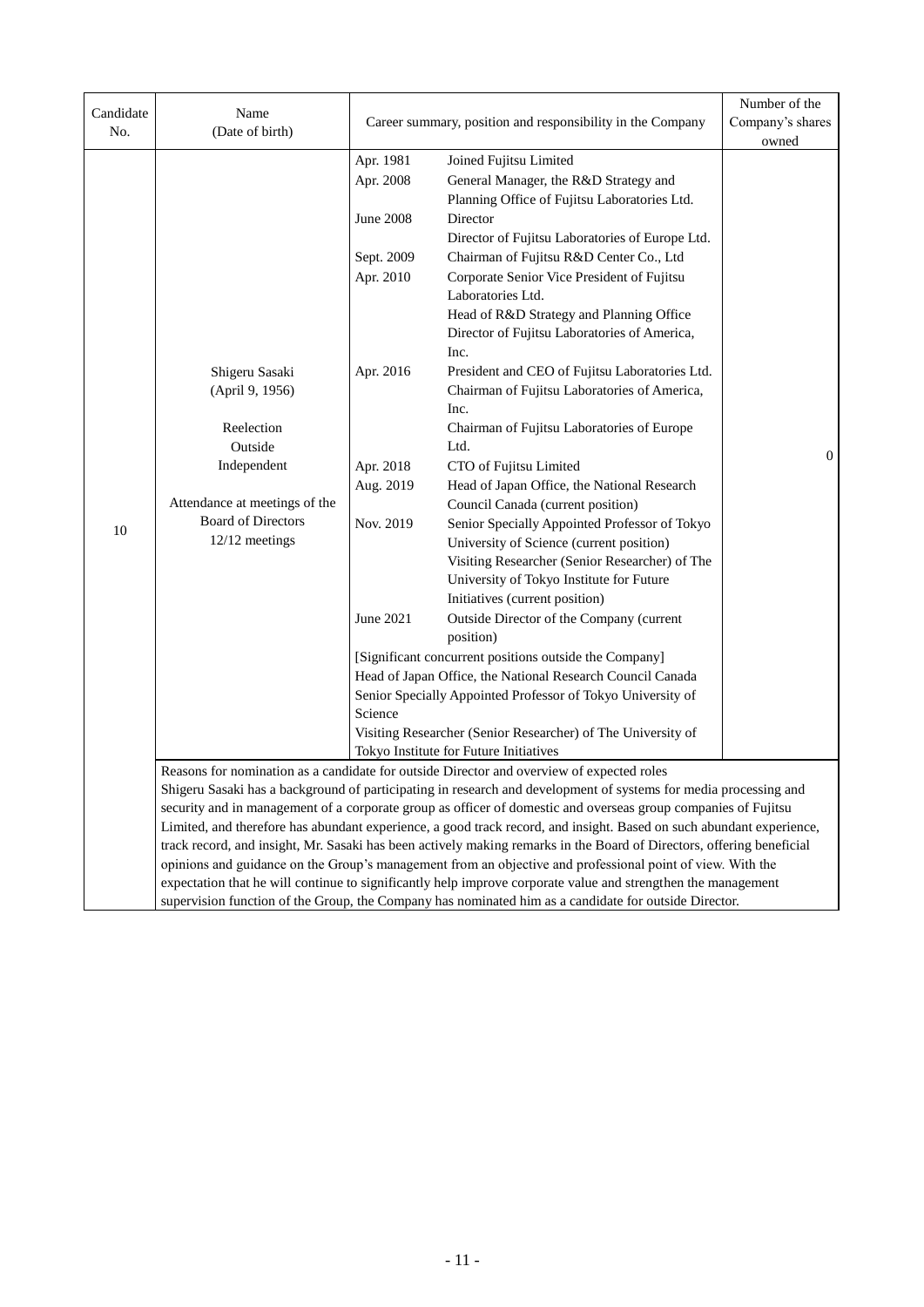| Candidate<br>No. | Name<br>(Date of birth)                                                                                          |           | Career summary, position and responsibility in the Company                                                               |          |  |  |
|------------------|------------------------------------------------------------------------------------------------------------------|-----------|--------------------------------------------------------------------------------------------------------------------------|----------|--|--|
|                  |                                                                                                                  | Apr. 1981 | Joined Brother Industries, Ltd.                                                                                          |          |  |  |
|                  |                                                                                                                  | Oct. 1995 | Director & President of Brother International                                                                            |          |  |  |
|                  |                                                                                                                  |           | Corporation (Canada) Ltd.                                                                                                |          |  |  |
|                  |                                                                                                                  | Apr. 1999 | General Manager of Business Machines                                                                                     |          |  |  |
|                  |                                                                                                                  |           | Division of Brother Sales, Ltd.                                                                                          |          |  |  |
|                  | Jun Kamiya<br>(February 11, 1959)                                                                                |           | Director                                                                                                                 |          |  |  |
|                  |                                                                                                                  |           | Director & Managing Executive Officer                                                                                    |          |  |  |
|                  |                                                                                                                  | June 2005 | Representative Director & President                                                                                      | $\Omega$ |  |  |
|                  | New election                                                                                                     | Apr. 2008 | Executive Officer of Brother Industries, Ltd.                                                                            |          |  |  |
|                  | Outside                                                                                                          | Dec. 2009 | Representative Director & Chairman of Xing                                                                               |          |  |  |
|                  | Independent                                                                                                      |           | Inc.                                                                                                                     |          |  |  |
| 11               |                                                                                                                  | Apr. 2010 | Group Managing Executive Officer of Brother                                                                              |          |  |  |
|                  |                                                                                                                  |           | Industries, Ltd.                                                                                                         |          |  |  |
|                  |                                                                                                                  | June 2014 | Director & Managing Executive Officer                                                                                    |          |  |  |
|                  |                                                                                                                  |           | [Significant concurrent positions outside the Company]                                                                   |          |  |  |
|                  |                                                                                                                  | None      |                                                                                                                          |          |  |  |
|                  | Reasons for nomination as a candidate for outside Director and overview of expected roles                        |           |                                                                                                                          |          |  |  |
|                  | Jun Kamiya has a background of participating in management of a corporate group as Director & Managing Executive |           |                                                                                                                          |          |  |  |
|                  |                                                                                                                  |           | Officer of Brother Industries, Ltd. and officer of its domestic and overseas group companies, and therefore has abundant |          |  |  |
|                  |                                                                                                                  |           | experience, a good track record, and insight. With the expectation that he will help significantly improve corporate     |          |  |  |
|                  |                                                                                                                  |           | value and strengthen the management supervision function of the Group by offering beneficial opinions and guidance       |          |  |  |

(Notes) 1. There are no special interests between each candidate and the Company.

record, and insight, the Company has nominated him as a candidate for outside Director.

2. Descriptions in the parts of the candidates' "Career summary, position and responsibility in the Company" and "Significant concurrent positions outside the Company" include their position and responsibility at present or during the past ten years as executive at Makis Inc., a parent company, etc. of the Company, if applicable.

on the Group's management from an objective and professional point of view, based on such abundant experience, track

- 3. While Mr. Fukuhara, Mr. Hirata, and Mr. Sasaki are currently outside Directors of the Company, the term of office as an outside Director for Mr. Fukuhara and Mr. Hirata will have been three years each, and for Mr. Sasaki will have been one year, at the conclusion of this general meeting.
- 4. The Company has submitted notification that Mr. Fukuhara, Mr. Hirata, and Mr. Sasaki are independent officers to both the Tokyo Stock Exchange and Nagoya Stock Exchange as specified by the exchanges. If this proposal is approved and adopted and each person is re-elected as outside Director, the Company plans to maintain the notification that they are independent officers to both exchanges. Mr. Kamiya meets the requirements for an independent officer specified by the Tokyo Stock Exchange and Nagoya Stock Exchange; the Company therefore has appointed him as independent officer and submitted notification to both exchanges.
- 5. The Company has entered into a directors and officers liability insurance contract stipulated in Article 430-3, paragraph (1) of the Companies Act with an insurance company, which will cover damage that may be incurred by Directors of the Company as a result of assuming responsibility for the execution of their duties or receiving claims related to the pursuit of such responsibility. If the candidates are appointed and assume the office of Director, they will become the insured under the insurance contract. The content of the insurance contract will be the same at the next renewal.
- 6. The Company has entered into an agreement which limits liability for damages pursuant to the provisions of Article 423, paragraph (1) of the Companies Act (the "liability limitation agreement") with Mr. Tsusaka, Mr. Maki (Daisuke), Mr. Fukuhara, Mr. Hirata, and Mr. Sasaki. The limit of liability under the agreement shall be the amount provided for as the minimum liability amount by Article 425, paragraph (1) of the Companies Act. If their re-election is approved, the Company plans to continue the agreement with each of them. In addition, if Mr. Kamiya is elected and assumes office under this proposal, the Company plans to enter into the liability limitation agreement with him. The limit of liability under the agreement shall be the amount provided for as the minimum liability amount by Article 425, paragraph (1) of the Companies Act.
- 7. As was announced on April 26, 2022, during the fiscal year under review, it was revealed that an employee in charge of accounting at Shimadaya Kanto Co., Ltd., a consolidated subsidiary of the Company, had committed misconduct such as illegal remittance from the subsidiary's savings account in its financing bank to the employee's own savings account ("this misconduct") from May 2017 to December 2021. Outside Directors Mr. Fukuhara, Mr. Hirata, and Mr. Sasaki, who had not been aware of the fact before this misconduct was revealed, have been regularly making remarks in the Board of Directors meetings, etc. for appropriate business operations from the viewpoint of compliance with laws and regulations. After the revelation of this misconduct, the outside Directors made in the Board of Directors meeting a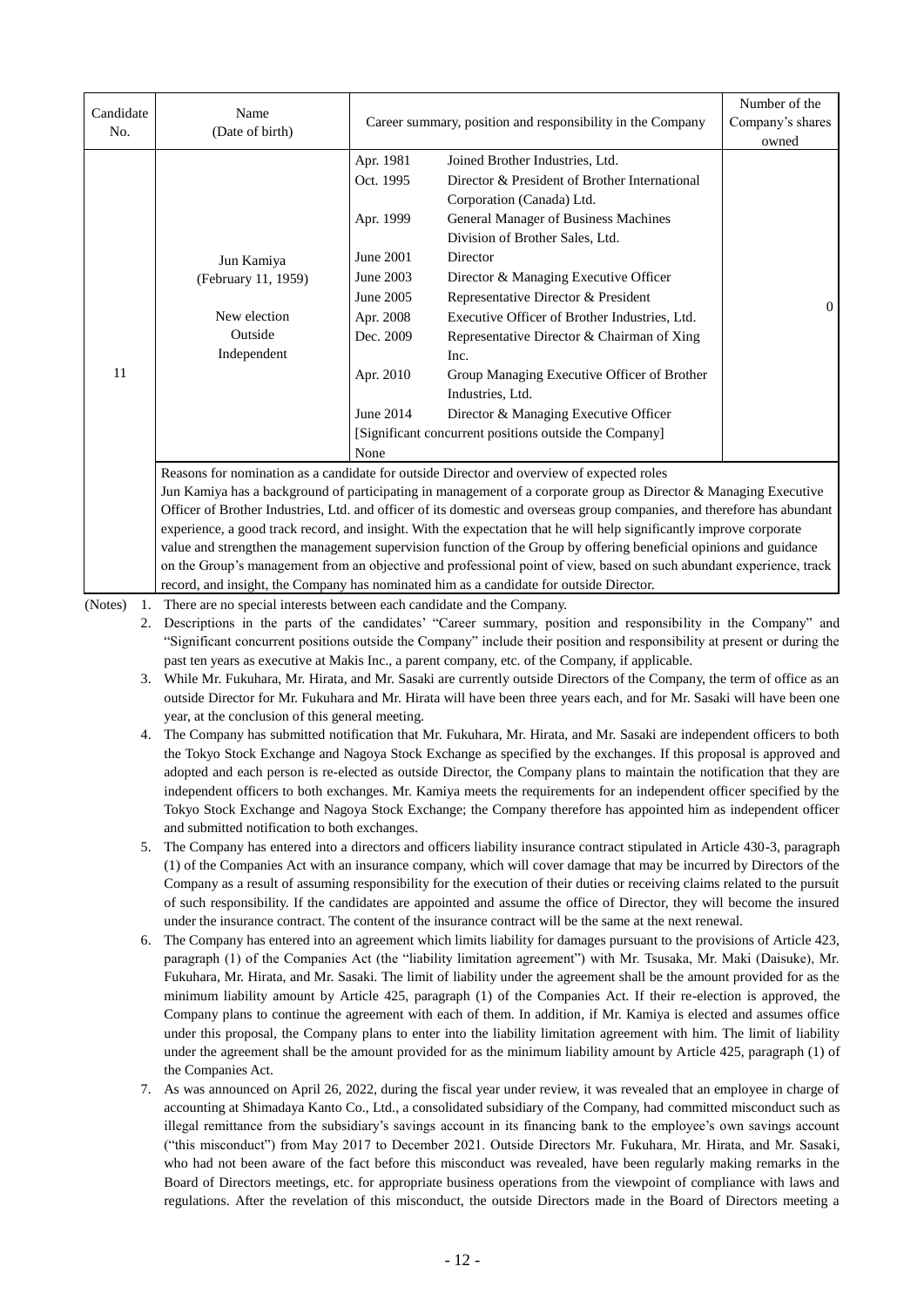proposal for the prevention of recurrence, and Mr. Fukuhara took part in the investigation as a member of the internal committee to investigate this misconduct; they have been executing their duties properly.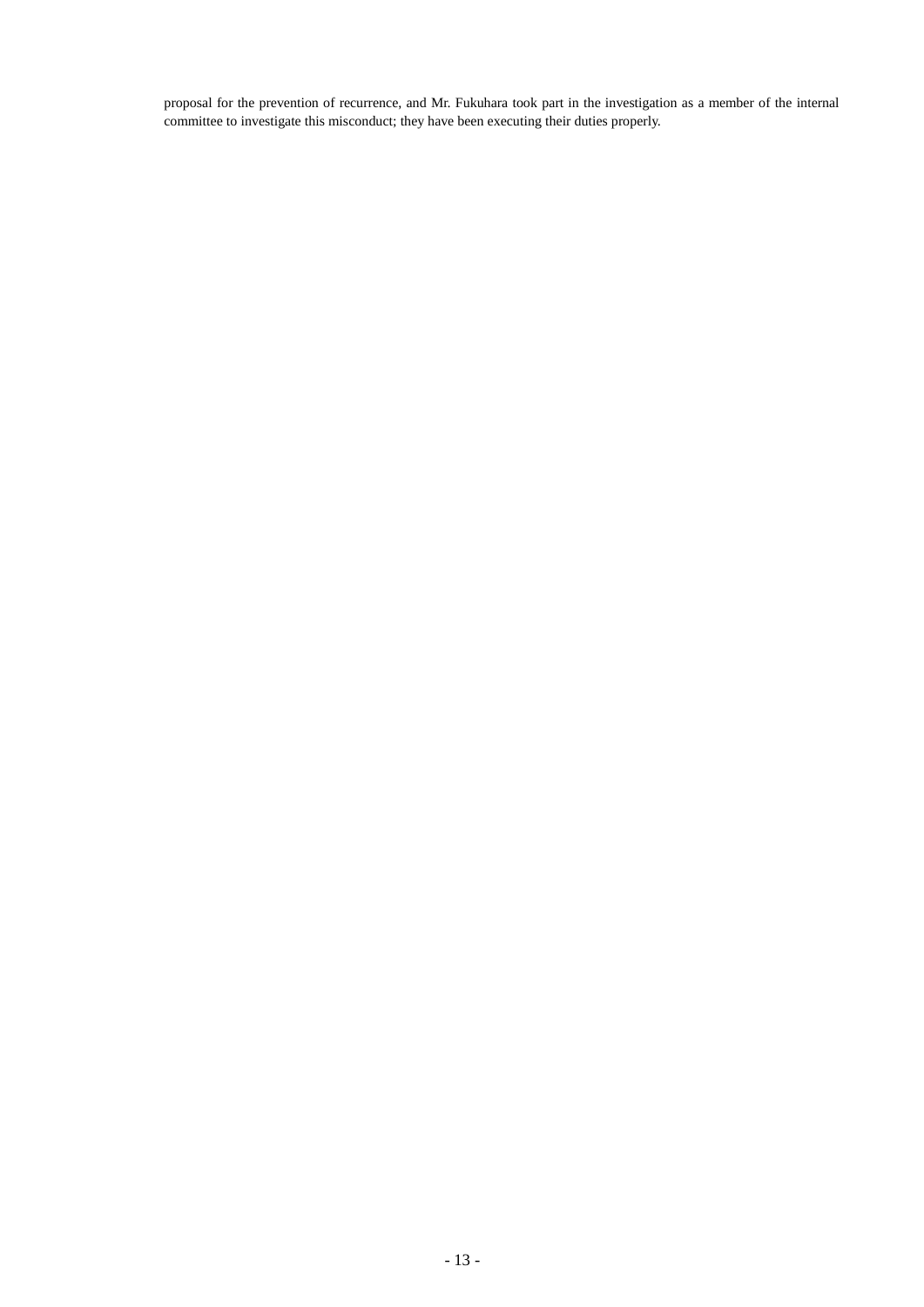(Reference) Skill Matrix (to be applied after this general meeting of shareholders)

Under the management philosophy of Melco values, the Company nominates candidates for Director considering a balance of knowledge, experience, and ability, to enable the Board of Directors to make agile and swift decisionmaking toward permanent business growth and the construction of a strong business portfolio that can endure any change in the outside environment.

| $Can-$         |                  | Knowledge and experience in<br>the industry |           | Functional skill |                                    |                 |                                   |                 |    |           |
|----------------|------------------|---------------------------------------------|-----------|------------------|------------------------------------|-----------------|-----------------------------------|-----------------|----|-----------|
| didate<br>No.  | Name             | IT-related                                  | Food      | Finance          | <b>Business</b><br>manage-<br>ment | Compli-<br>ance | Finance<br>and<br>account-<br>ing | Tech-<br>nology | IR | M&A       |
| $\mathbf{1}$   | Hiroyuki Maki    | ●                                           |           |                  | $\bullet$                          |                 |                                   |                 |    |           |
| $\overline{c}$ | Tamio Matsuo     |                                             |           |                  | ●                                  | $\bullet$       | $\bullet$                         |                 |    | $\bullet$ |
| 3              | Norio Kinoshita  |                                             | $\bullet$ |                  |                                    |                 |                                   |                 |    |           |
| $\overline{4}$ | Yoshimasa Nagase |                                             |           |                  |                                    | $\bullet$       |                                   |                 |    |           |
| 5              | Manabu Yano      |                                             |           |                  |                                    |                 |                                   |                 |    |           |
| 6              | Iwao Tsusaka     |                                             |           |                  |                                    |                 | ●                                 |                 |    |           |
| 7              | Daisuke Maki     |                                             |           |                  | $\bullet$                          |                 |                                   | $\bullet$       |    |           |
| 8              | Kenichi Fukuhara |                                             |           |                  | ●                                  |                 |                                   |                 |    |           |
| 9              | Ichiro Hirata    | ●                                           |           |                  |                                    |                 |                                   |                 |    |           |
| 10             | Shigeru Sasaki   |                                             |           |                  |                                    |                 |                                   | $\bullet$       |    |           |
| 11             | Jun Kamiya       |                                             |           |                  |                                    |                 |                                   |                 |    |           |

The skill matrix of the Directors, which will apply upon approval of Proposal No. 2 as proposed, is as follows.